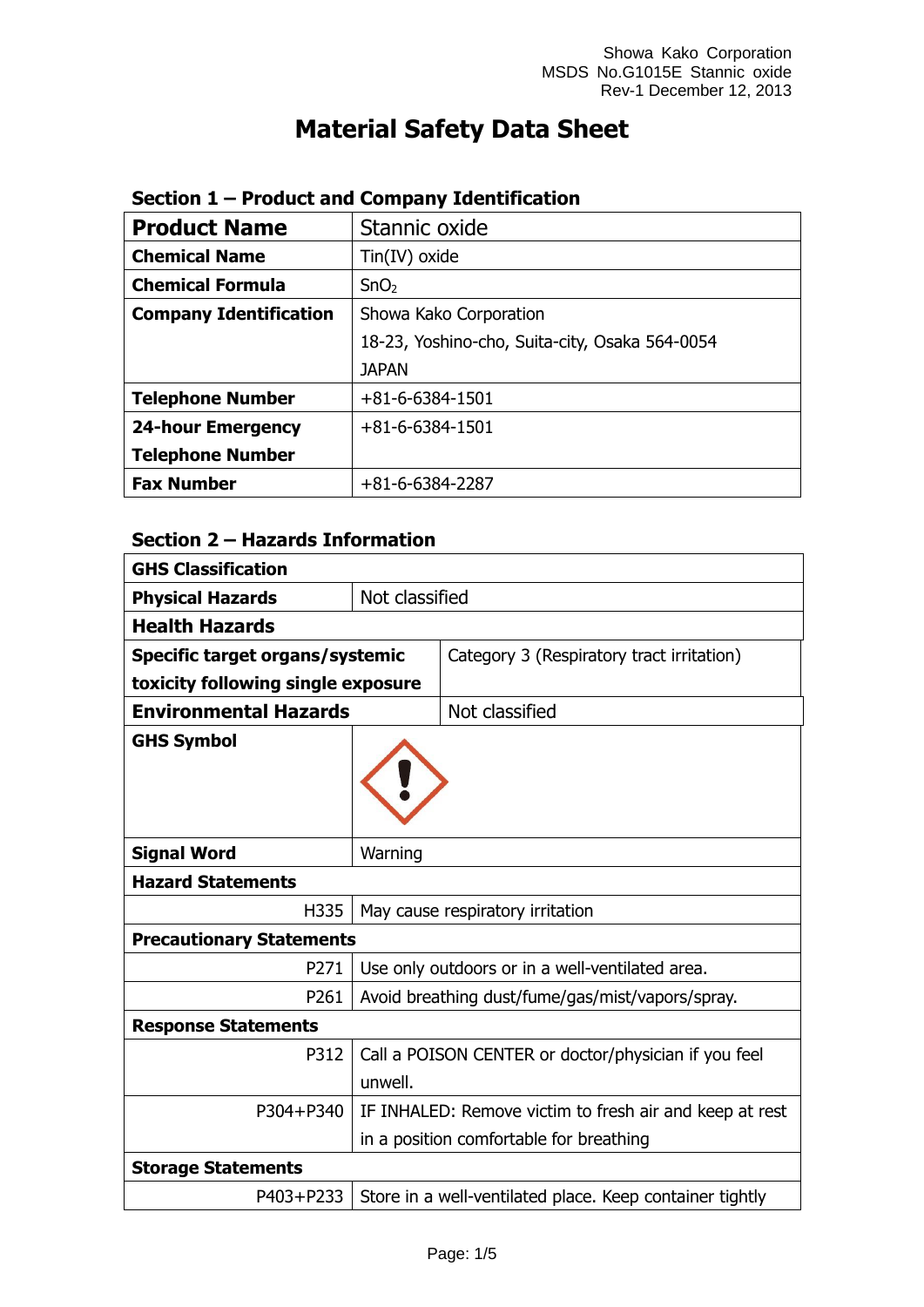|                            | closed.                                        |  |
|----------------------------|------------------------------------------------|--|
|                            | P405   Store locked up.                        |  |
| <b>Disposal Statements</b> |                                                |  |
| P501                       | Dispose of contents/ container through a waste |  |
|                            | management company authorized by the local     |  |
|                            | government.                                    |  |

## **Section 3 – Composition and Information on Ingredients**

| <b>Substance/Mixture</b> | Substance     |  |
|--------------------------|---------------|--|
| <b>Chemical Name</b>     | Stannic oxide |  |
| $CAS \#$                 | 18282-10-5    |  |
| <b>Percent</b>           | 99.0% min.    |  |

#### **Section 4 – First Aid Measures**

| <b>Eyes</b>       | Immediately flush eyes with copious amounts of water for at least 15    |
|-------------------|-------------------------------------------------------------------------|
|                   | minutes, occasionally lifting the upper and lower eyelids. Consult with |
|                   | ophthalmologist.                                                        |
| <b>Skin</b>       | Immediately flush skin with copious amounts of water for at least 15    |
|                   | minutes.                                                                |
| <b>Ingestion</b>  | Wash out mouth with water. Induce vomiting. Call a physician.           |
| <b>Inhalation</b> | Remove to fresh air. If not breathing give artificial respiration. If   |
|                   | breathing is difficult, give oxygen. Call a physician if necessary.     |

### **Section 5 – Fire Fighting Measures**

| <b>Flash Point</b>               |              | No data found                                       |
|----------------------------------|--------------|-----------------------------------------------------|
| <b>Autoignition</b>              | <b>None</b>  |                                                     |
| <b>Explosion Limits</b><br>Lower |              | No data found                                       |
|                                  | <b>Upper</b> | No data found                                       |
| <b>Extinguish Media</b>          |              | Water, powder, carbon dioxide, foam                 |
| <b>Firefighting Instructions</b> |              | Avoid non-firefighting equipped personnel to enter. |
|                                  |              | Extinguish upwind from the fire wearing appropriate |
|                                  |              | protective gear.                                    |

## **Section 6 – Accidental Release Measures**

| Spills/ Leaks | Evacuate area. Wear self-contained breathing apparatus, rubber boots    |
|---------------|-------------------------------------------------------------------------|
|               | and heavy rubber gloves. Sweep up, place in a bag and hold for waste    |
|               | disposal. Avoid raising dust. Ventilator area and wash spill site after |
|               | material pickup is complete.                                            |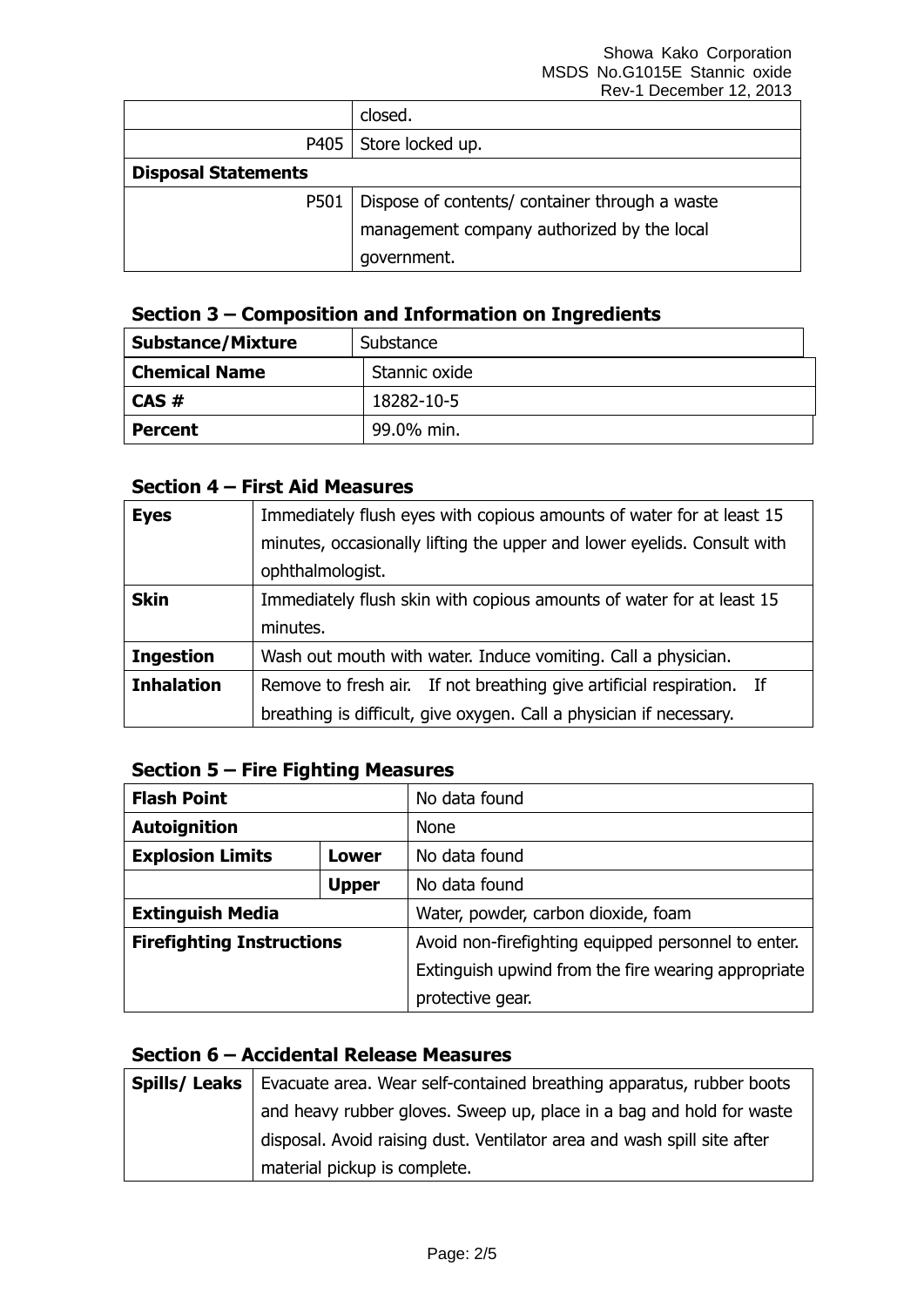## **Section 7 – Handling and Storage**

| <b>Handling</b> | Wear appropriate protective gear. Do not contact with eyes, skin and on  |
|-----------------|--------------------------------------------------------------------------|
|                 | clothing. Do not inhale. Handle with care. Wash mouth and hand after     |
|                 | handling the material.                                                   |
| <b>Storage</b>  | Keep container tightly closed. Avoid such conditions as direct sunlight, |
|                 | high temperature, high humidity and high piling. Store indoor.           |

### **Section 8 – Exposure Controls, Personal Protection**

| <b>Engineering</b>                   | Facilities storing or utilizing the material should be equipped with an |  |
|--------------------------------------|-------------------------------------------------------------------------|--|
| <b>Controls</b>                      | eye wash facilities and a safety shower. Use adequate ventilation to    |  |
|                                      | keep airborne concentrations low.                                       |  |
| <b>Exposure Limits</b>               | No data found                                                           |  |
| <b>Personal Protective Equipment</b> |                                                                         |  |
| <b>Eyes</b>                          | Safety goggles                                                          |  |
| <b>Skin</b>                          | Rubber gloves                                                           |  |
| <b>Clothing</b>                      | Protective clothing and rubber boots                                    |  |
| <b>Respirators</b>                   | Anti-dust mask                                                          |  |

## **Section 9 – Physical and Chemical Properties**

| <b>Physical State</b> | Powder                                                                 |
|-----------------------|------------------------------------------------------------------------|
| <b>Appearance</b>     | Pale yellow                                                            |
| <b>Odor</b>           | <b>Odorless</b>                                                        |
| <b>Boiling Point</b>  | No data found                                                          |
| <b>Melting Point</b>  | $1127^{\circ}$ C                                                       |
| <b>Flash Point</b>    | No data found                                                          |
| <b>Autoignition</b>   | <b>None</b>                                                            |
| <b>Explosibility</b>  | <b>None</b>                                                            |
| <b>Vapor Pressure</b> | No data found                                                          |
| <b>Vapor Density</b>  | No data found                                                          |
| <b>Solubility</b>     | Insoluble in water. Soluble in hot concentrated hydrochloric acid, and |
|                       | concentrated sulfuric acid                                             |

#### **Section 10 – Stability and Reactivity**

| <b>Stability</b>                             | Stable                                  |
|----------------------------------------------|-----------------------------------------|
| <b>Conditions to avoid</b>                   | Direct sunlight, high temperature, high |
|                                              | humidity and high piling                |
| <b>Incompatibilities with Other Material</b> | No data found                           |
| <b>Hazardous Decomposition Product</b>       | No data found                           |
| <b>Hazardous Polymerization</b>              | Will not occur                          |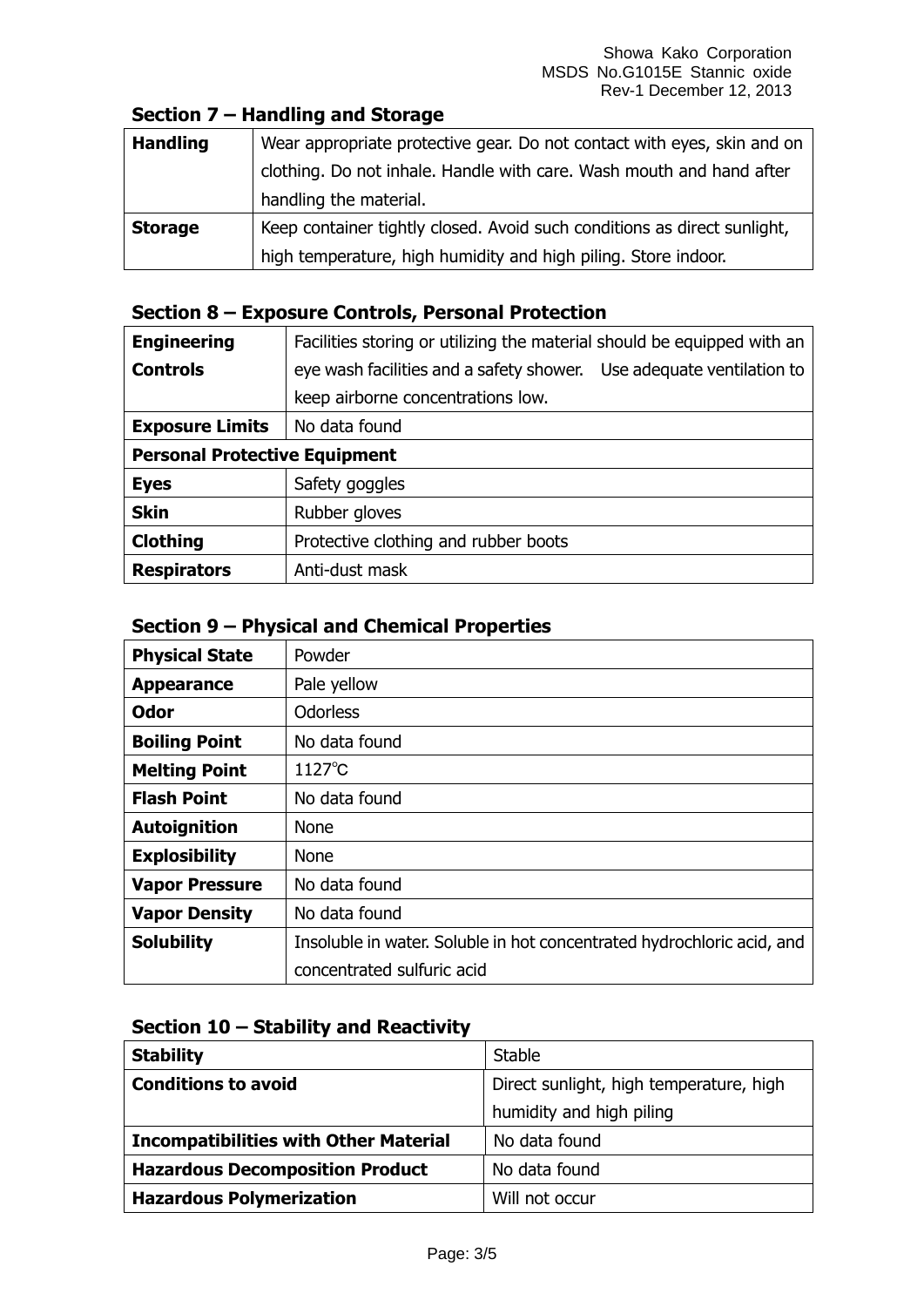| <b>RTECS#</b>               | No data found             |
|-----------------------------|---------------------------|
| <b>LD50/LC50</b>            | oral-rat LD50: 2000 mg/kg |
| Carcinogenicity             | No data found             |
| <b>Mutagenicity</b>         | No data found             |
| <b>Reproductive Effects</b> | No data found             |
| <b>Teratogenicity</b>       | No data found             |
| <b>Immunology</b>           | No data found             |
| <b>Irritation</b>           | No data found             |

## **Section 11 – Toxicological information**

#### **Section 12 – Ecological Information**

| <b>Ecotoxicity</b>            | No data found |
|-------------------------------|---------------|
| <b>Environmental Standard</b> | No data found |

#### **Section 13 – Disposal Consideration**

| <b>Disposal Method</b>   | Federal (national), state or local laws and regulations will |
|--------------------------|--------------------------------------------------------------|
|                          | determine the proper waste disposal method.                  |
| <b>Regulation Method</b> | Federal (national), state or local laws and regulations      |

#### **Section 14 – Transport Information**

| <b>Shipping Name</b> | Not applicable |
|----------------------|----------------|
| <b>Hazard Class</b>  | Not applicable |
| UN $#$               | Not applicable |
| <b>Packing Group</b> | Not applicable |

#### **Section 15 – Regulatory Information**

| <b>United States</b> | <b>TSCA</b>     | On the list     |
|----------------------|-----------------|-----------------|
| EC                   | <b>EINECS</b>   | 242-159-0       |
| Canada               | <b>WHMIS</b>    | No data found   |
| <b>Japan</b>         | <b>PRTR law</b> | Not on the list |

## **Section 16 – Other Information**

| <b>MSDS Creation Date</b> | December 12, 2013        |
|---------------------------|--------------------------|
| <b>Revised Date</b>       | $\overline{\phantom{0}}$ |
| <b>Revised No.</b>        | .st                      |

This information above is believed to be accurate and represents the best information currently available to us. However, we make no warranty of merchantability or any other